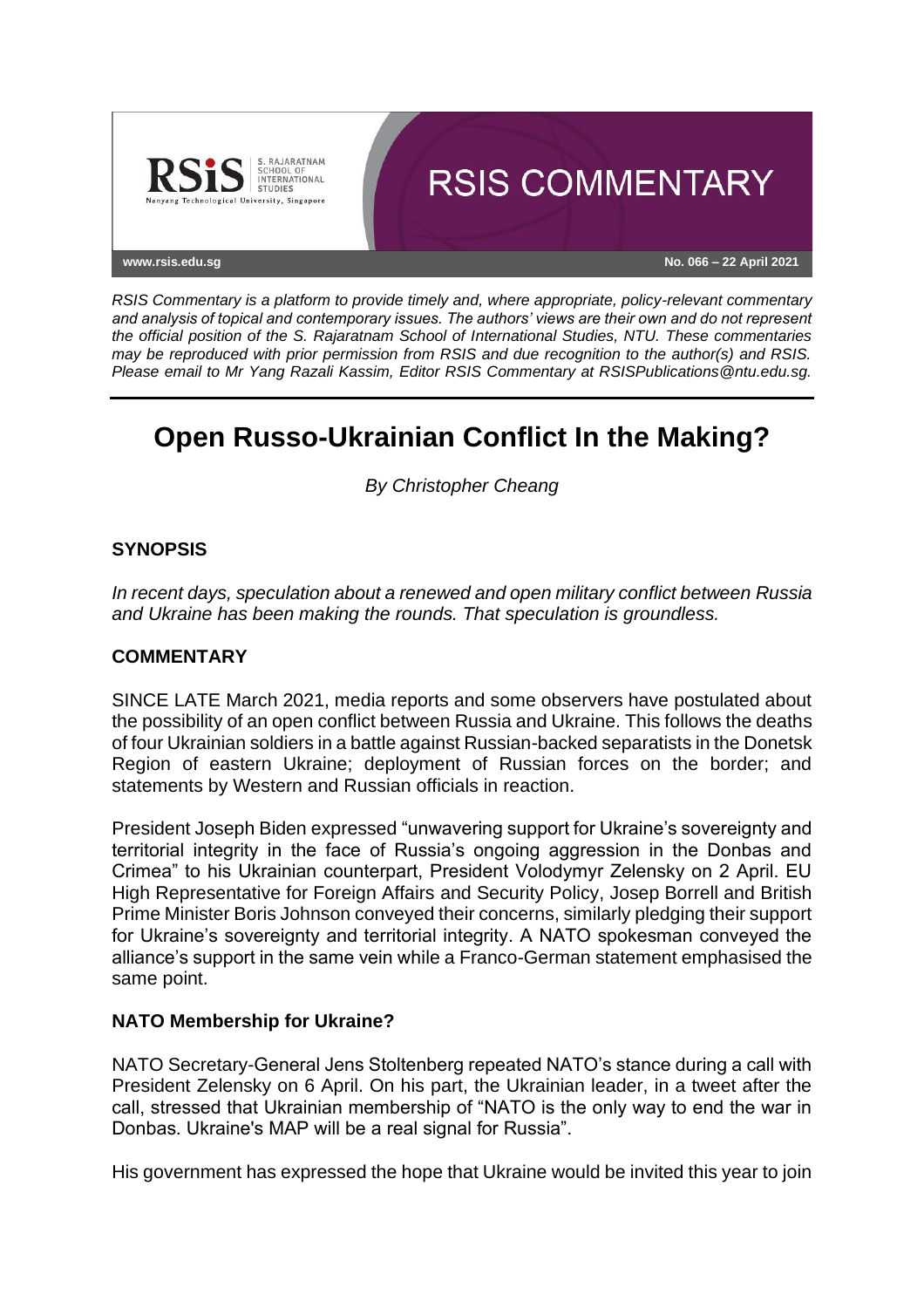NATO's Membership Action Plan (MAP), which is essentially a step designed for aspirants to NATO membership.

On Russia's part, Kremlin spokesman Dmitry Peskov stressed that Russia was "moving troops within its own territory at its own discretion, and this shouldn't concern anyone".

Reacting to Zelensky's call for NATO MAP to be implemented, Peskov told reporters that NATO membership for Ukraine would not help it to resolve the separatist issue but "will only worsen the situation". Russia has been consistently arguing against NATO membership for Ukraine.

The Deputy Head of the presidential administration, Dmitri Kozak, said on 9 April that Moscow would defend the separatist regions. "Everything depends on the scale of the conflagration," adding that an escalation could mark the "beginning of the end" for Ukraine.

President Zelensky was at the frontline on 9 April as well, in what is seen as a moraleboosting visit. Nevertheless, a military clash between Russia and Ukraine is not imminent for the following reasons:

#### **Russo-EU relations**

#### *Nord Stream 2*

This gas pipeline project to Germany is crucial to Russia's gas sector as well as Russia's politico-strategic objectives in Europe. Opposed by the US and some EU countries, it is almost completed and despite long-standing US pressure, is still supported by Germany's leaders.

A Russian-Ukrainian war, irrespective of who makes the first move, would place the viability of the Nord Stream 2 project in dire straits, even after its completion. Should hostilities break out before its completion, that would drive the final nail into the coffin of the project.

#### *Russian vaccine*

The pandemic has brought both Russia and the EU to the realisation that cooperation is required to manage and eliminate it. To this end, the European Medicines Agency started a review of the Russian vaccine, Sputnik V, in March. Reportedly, supplies have already arrived in Hungary and Slovakia, with Austria currently engaged in talks for it as well.

Germany's health minister has also said Germany would be discussing with Russia the supply of the vaccine while the German state of Bavaria has reportedly placed advanced orders for it. There have also been reports that joint production in EU countries could begin, after the vaccine's registration.

Russia's vaccine acts not only as a source of revenue, but also as an extension of its "soft power" and might help ease tensions with the EU; however, a war with Ukraine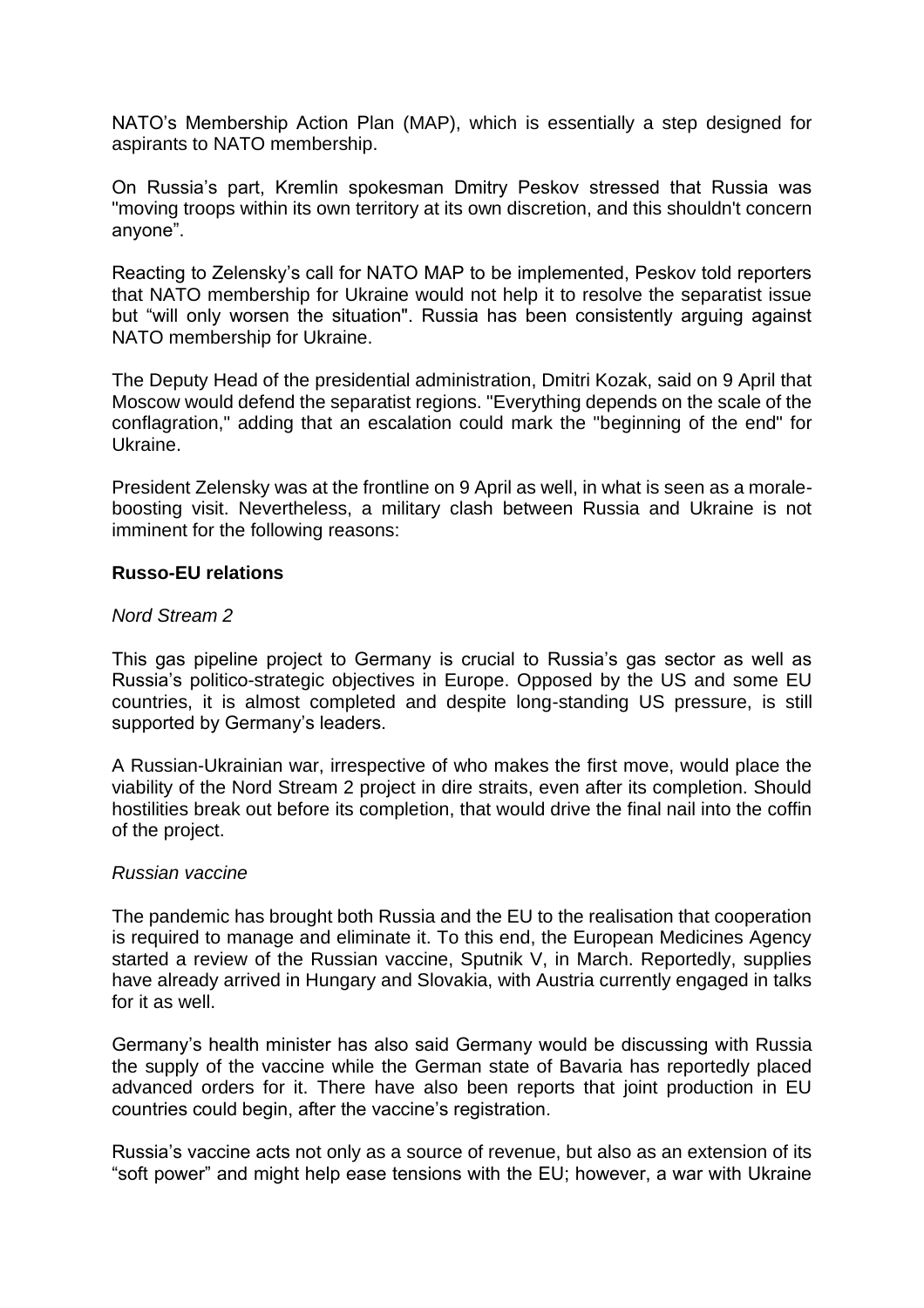would lead to more strained relations with the EU and jeopardise its vaccine diplomacy.

#### **Russo-US relations**

Despite the Russian outcry over President Biden's "killer" remark about his Russian counterpart and the consequent recall of Russian Ambassador Anatoly Antonov to Moscow for consultations, Russo-US relations, while tense, have not totally broken down.

#### *Climate conference*

This fact is testified by President Vladimir Putin's reported acceptance of Biden's invitation to attend a live streamed Leaders' Summit on Climate that he will host on 22-23 April. President Xi Jinping and Putin are among 40 world leaders invited to this meeting.

#### *Space cooperation*

Russia extended a space cooperation agreement with the US on 3 April. The original cooperation agreement, signed in 1992 and extended four times previously, provided the basis for projects between NASA and Roskosmos.

#### *Biden-Putin phone chat*

President Biden spoke with President Putin on 13 April and "proposed a summit meeting in a third country in the coming months to discuss the full range of issues facing the US and Russia".

The US' latest sanctions on Russia covering the financial, economic and diplomatic sectors have cast a cloud on a possible summit but might act to deter Russian military action against Ukraine.

# **US/EU Support for Ukraine**

In the face of the pandemic and their concomitant socio-economic and political challenges, the US or the EU cannot support to the hilt, any unprovoked Ukrainian military thrust into the separatist regions. Moreover, as long it is not a NATO member, Ukraine cannot reckon with full Western military assistance for any offensive military action against its separatist regions.

Ukraine itself has stated that it does not plan any offensive action, according to a statement released on 9 April by Ruslan Khomchak, chief of the general staff of the Ukrainian Armed Forces.

# **Geopolitical Considerations**

The Russian military build-up is meant to show the flag to the Ukrainians as well as the West that Russian support for separatist regions remains strong.